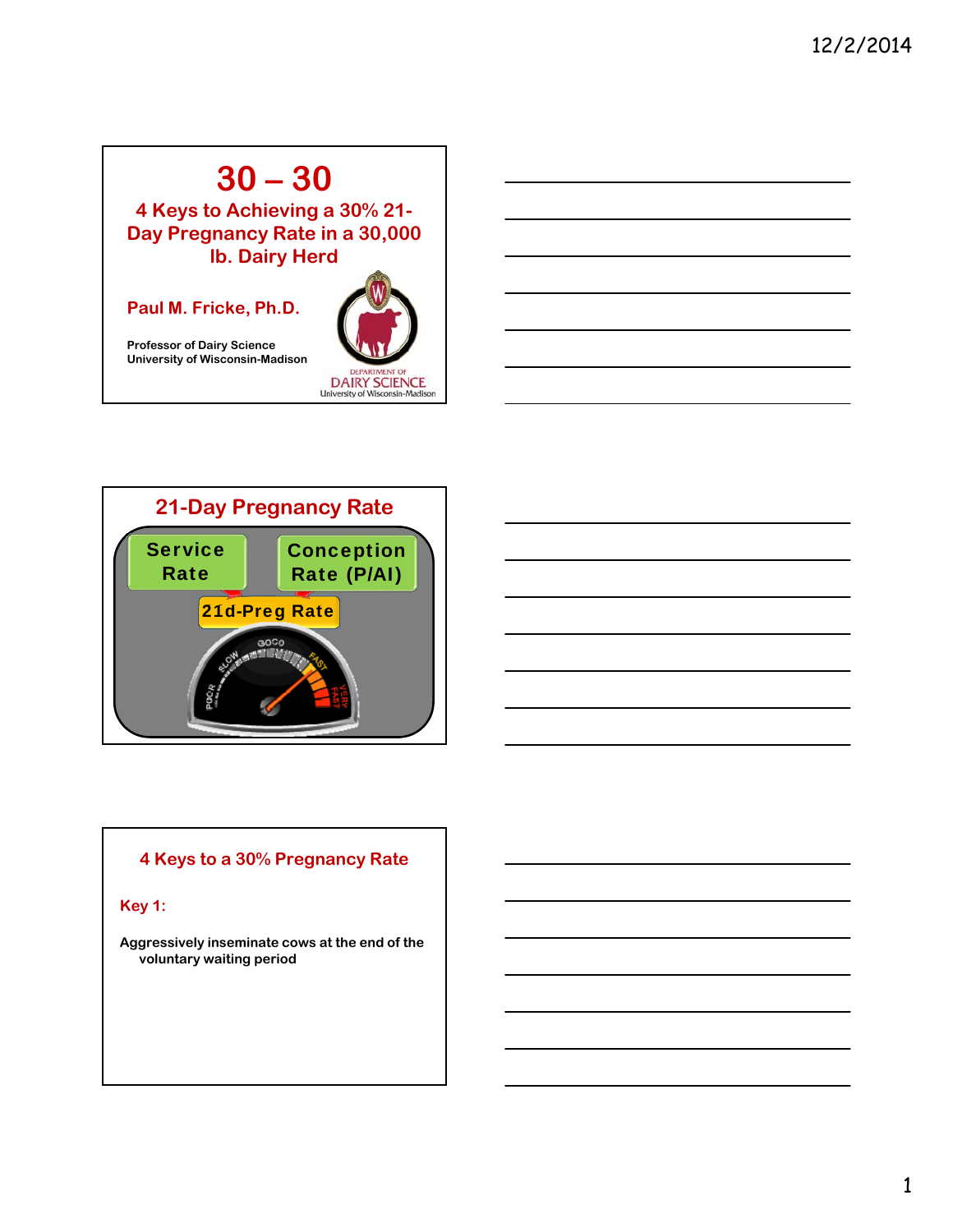









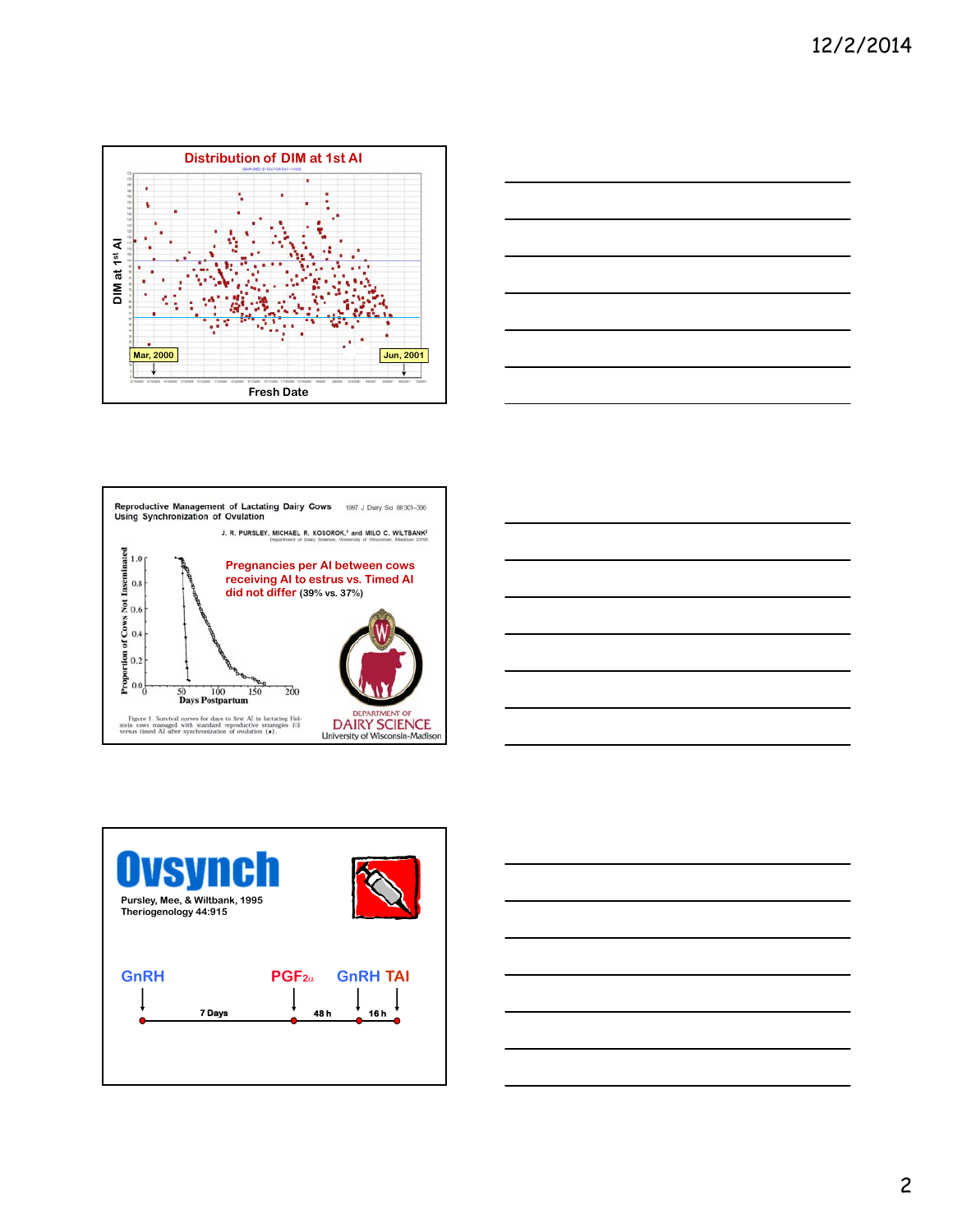







| <b>Presynch-Ovsynch 14/11</b><br>Galvao et al., 2007; J. Dairy Sci. 90:4212-4218 |             |            |             |            |     |            |  |  |
|----------------------------------------------------------------------------------|-------------|------------|-------------|------------|-----|------------|--|--|
| <b>Sun</b>                                                                       | Mon         | <b>Tue</b> | Wed         | <b>Thu</b> | Fri | <b>Sat</b> |  |  |
|                                                                                  |             |            |             | PGF.       |     |            |  |  |
|                                                                                  |             |            |             |            |     |            |  |  |
|                                                                                  |             |            |             | <b>PGF</b> |     |            |  |  |
|                                                                                  |             |            |             |            |     |            |  |  |
|                                                                                  | <b>GnRH</b> |            |             |            |     |            |  |  |
|                                                                                  | <b>PGF</b>  |            | <b>GnRH</b> | <b>TAI</b> |     |            |  |  |

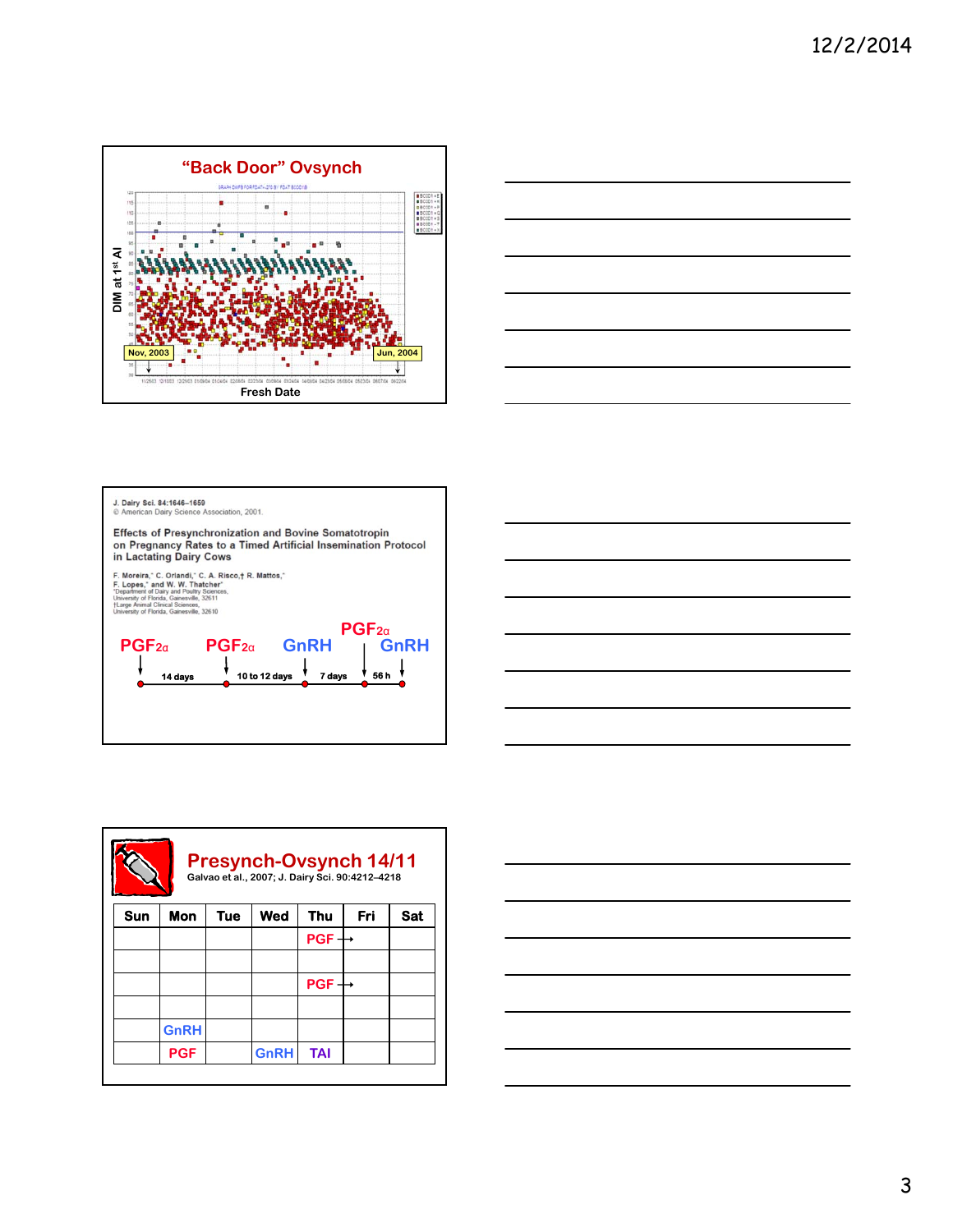



#### **Summary of responses by 103 herd managers**

**Caraviello et al., 2006; J. Dairy Sci. 89:4723**

- **Do you use estrous synchronization and/or timed AI?**
	- **Yes (n = 90)**
	- **No (n = 13)**

**For what do you use estrous synchronization or TAI?**

- **Setting up cows for first service (n = 77)**
- **Resynchronizing cows for 2nd and greater service (n = 69) Breeding cows with ovarian cysts (n = 53)**
- **Synchronizing embryo transfer recipients (n = 10)**

| Year | <b>Not</b><br>synchronized | <b>Possibly</b> | Probably<br>synchronized synchronized Synchronized |    |
|------|----------------------------|-----------------|----------------------------------------------------|----|
| 1998 | 91                         | 5               | 4                                                  | <1 |
| 1999 | 85                         | 7               | 7                                                  | <1 |
| 2000 | 80                         | 8               | 12                                                 | <1 |
| 2001 | 75                         | 9               | 14                                                 | 1  |
| 2002 | 70                         | 10              | 19                                                 | 1  |
| 2003 | 65                         | 9               | 24                                                 | 2  |
| 2004 | 58                         | 10              | 28                                                 | 4  |
| 2005 | 52                         | 9               | 33                                                 | 5  |
| 2006 | 47                         | 9               | 36                                                 | 8  |
| 2007 | 45                         | 9               | 37                                                 | 8  |
| 2008 | 42                         | 9               | 39                                                 | 11 |

# **U.S. cows by herd synchronization (%) Norman et al., 2009; J. Dairy Sci. 92:3517-3528.**

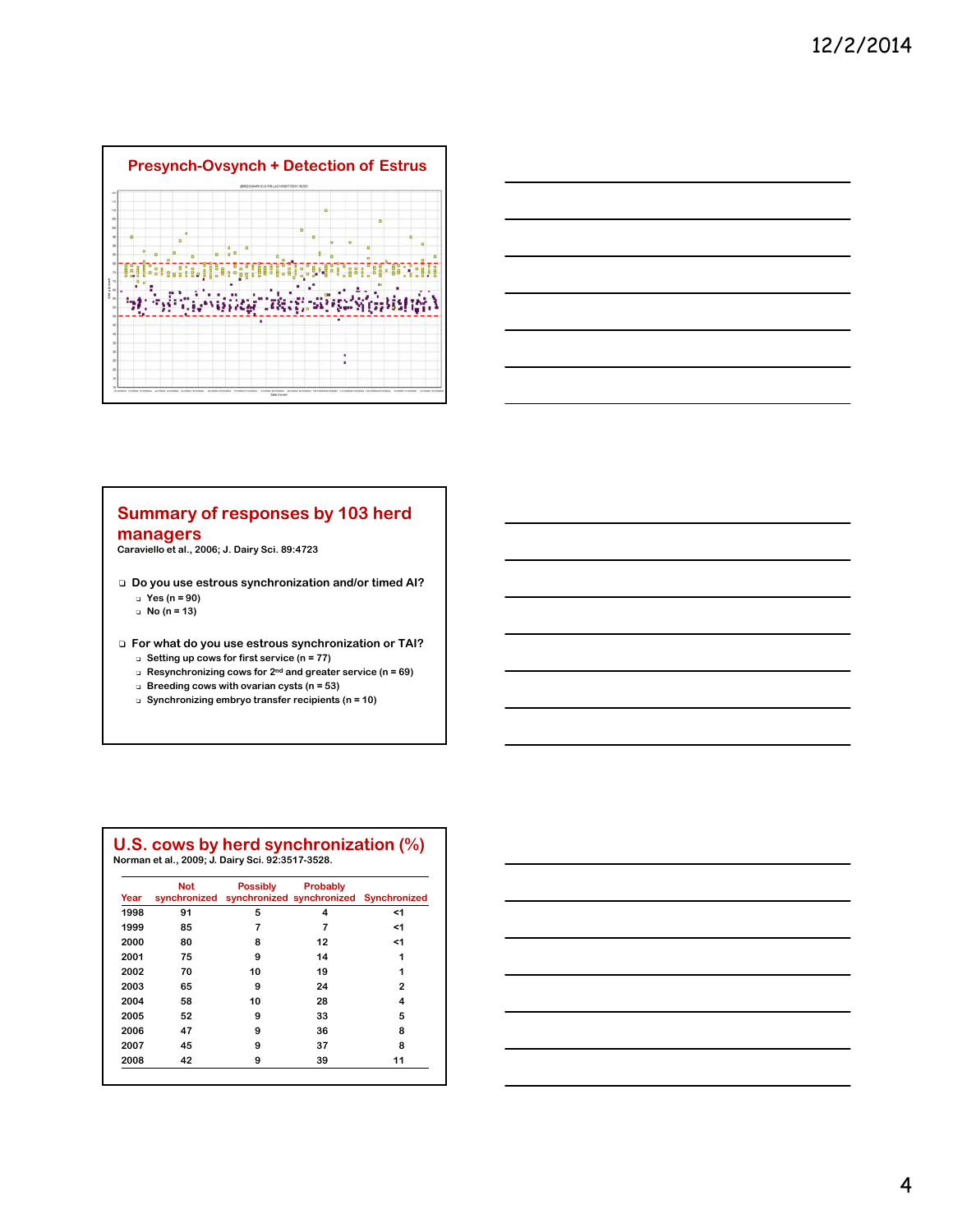| <b>Sync status</b>              | Days to<br>First<br>breeding | <b>Conception</b><br>rate $(\%)$ | <b>Services</b><br>(no.) | <b>Calving</b><br>interval<br>(days) |
|---------------------------------|------------------------------|----------------------------------|--------------------------|--------------------------------------|
| <b>Not</b><br>synchronized      | 88                           | 31                               | 2.4                      | 419                                  |
| <b>Possibly</b><br>synchronized | 79                           | 29                               | 2.6                      | 413                                  |
| Probably<br>synchronized        | 75                           | 29                               | 2.6                      | 412                                  |
| Synchronized                    | 77                           | 30                               | 2.6                      | 414                                  |







## **4 Keys to a 30% Pregnancy Rate**

**Key 2:**

**Increase fertility to first AI**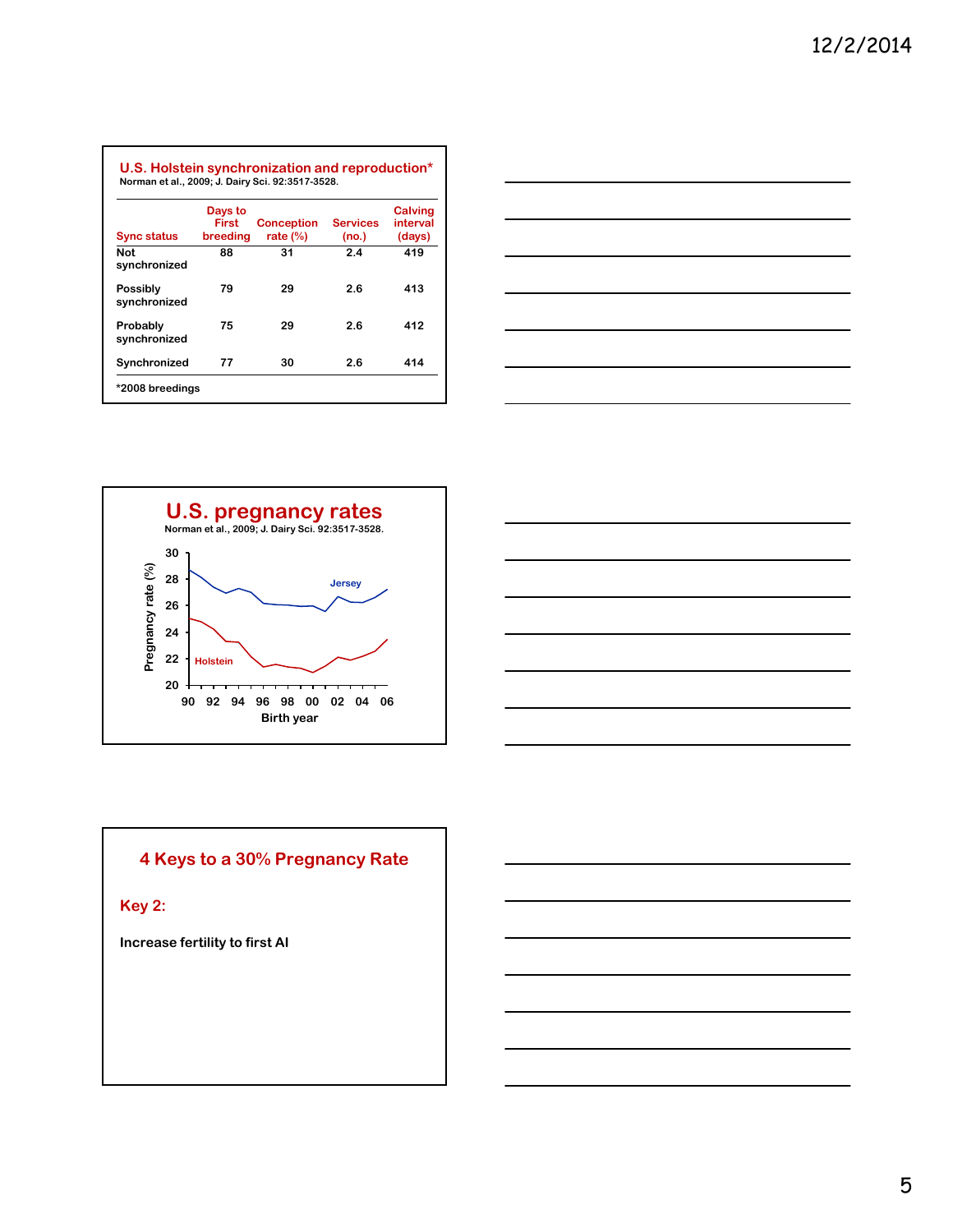









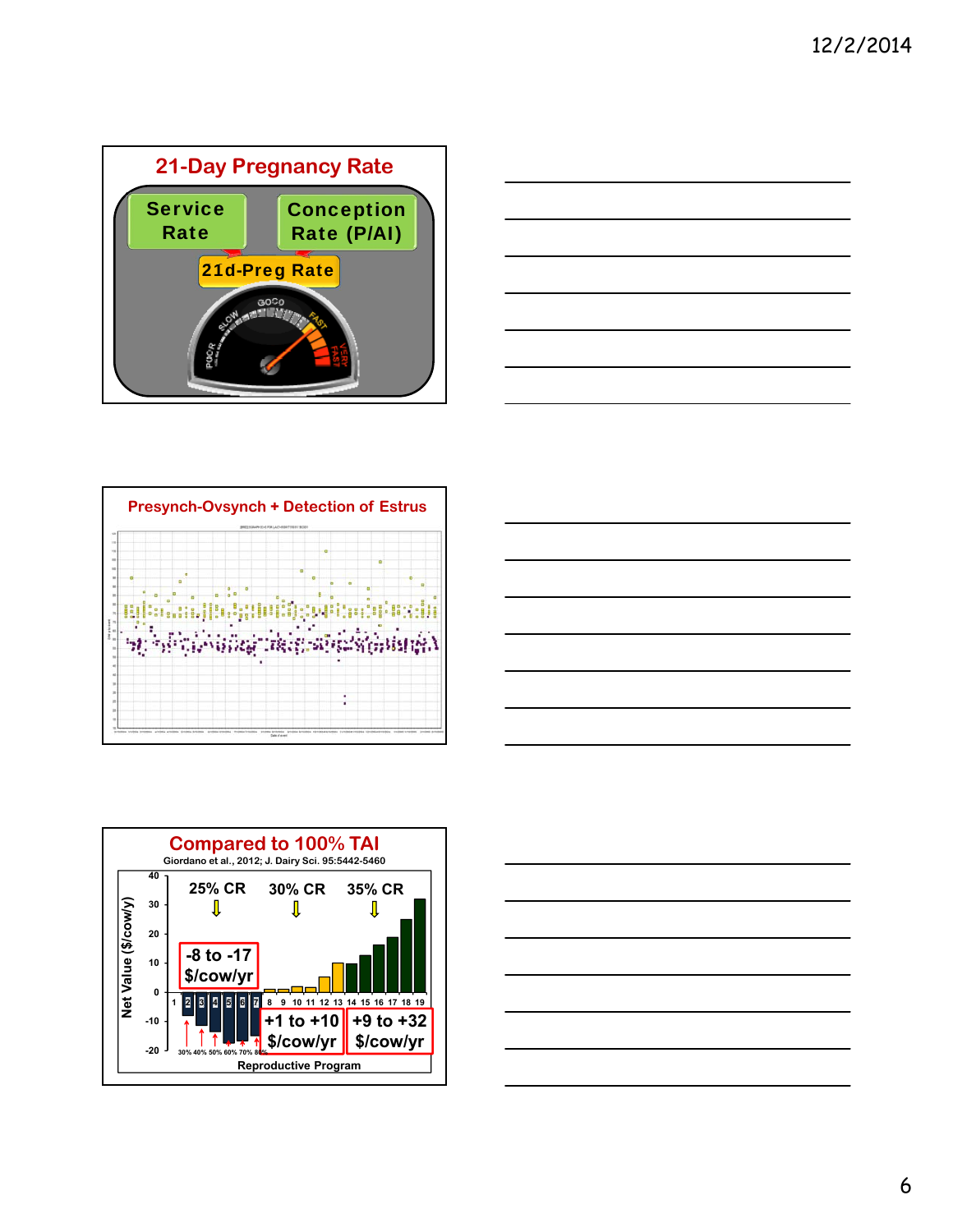









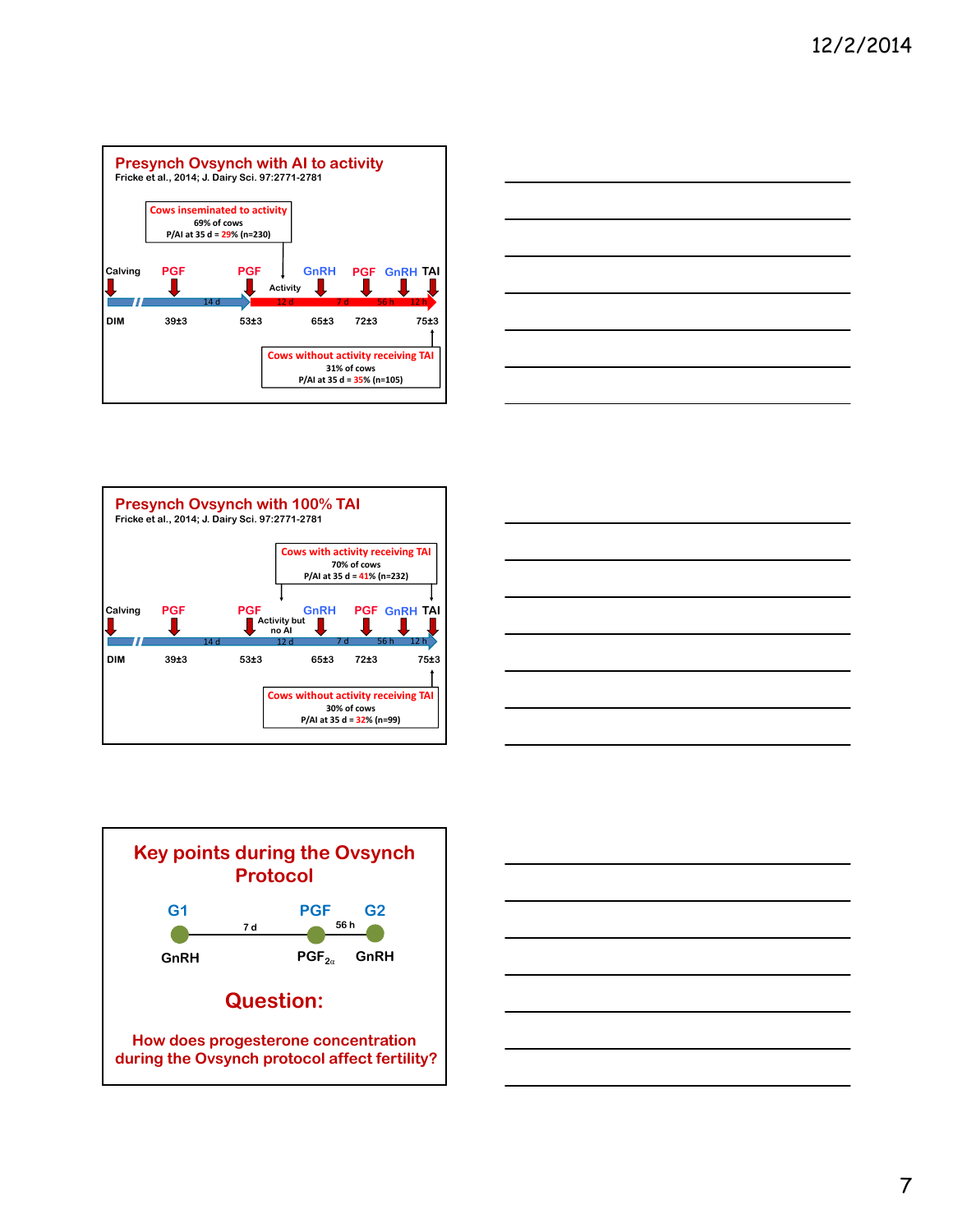









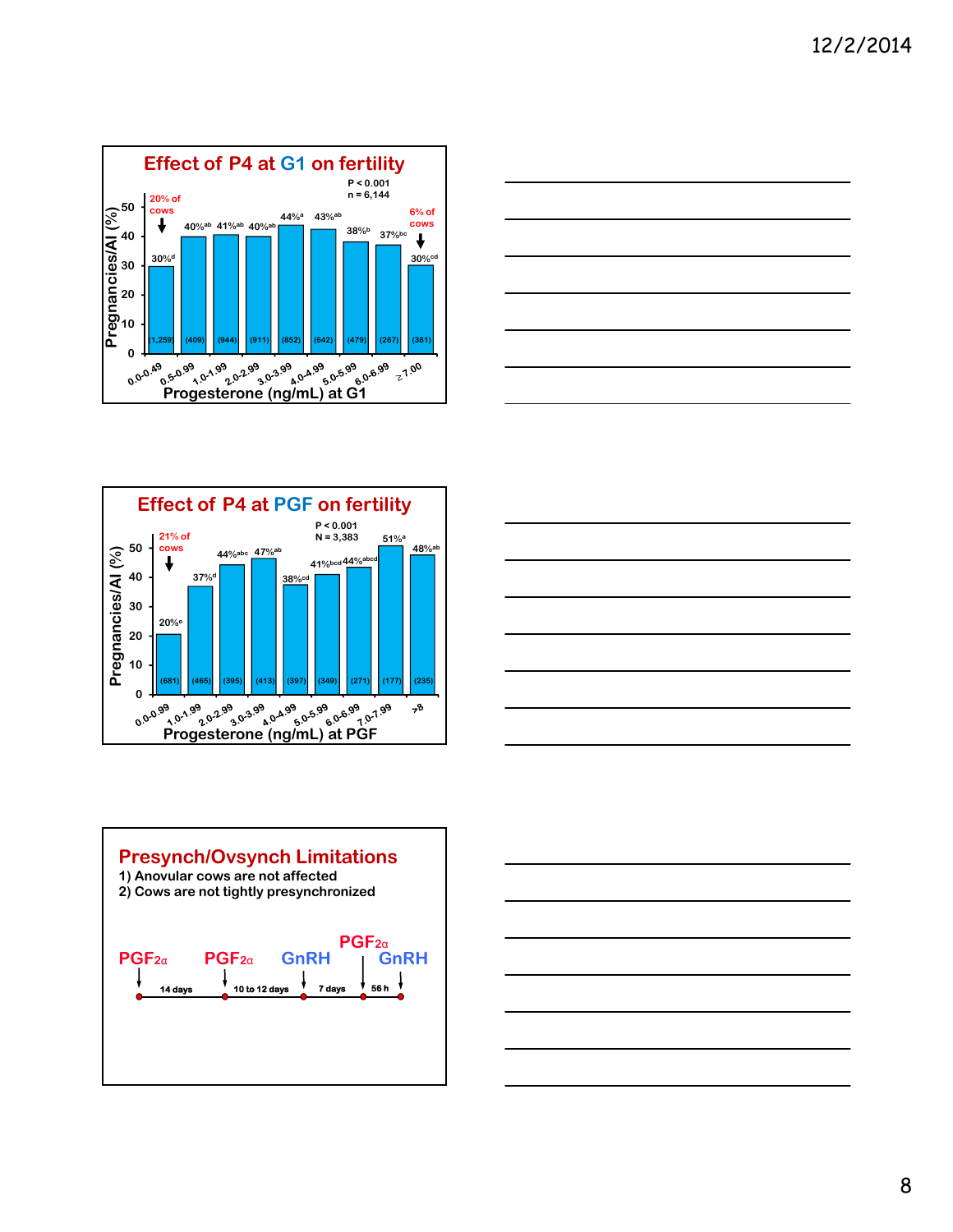







| <b>Double Ovsynch</b><br>Souza et al., 2008; Theriogenology 70:208-215 |             |            |             |            |             |            |  |  |
|------------------------------------------------------------------------|-------------|------------|-------------|------------|-------------|------------|--|--|
| Sun                                                                    | <b>Mon</b>  | <b>Tue</b> | Wed         | <b>Thu</b> | Fri         | <b>Sat</b> |  |  |
|                                                                        |             |            |             |            | <b>GnRH</b> |            |  |  |
|                                                                        |             |            |             |            | <b>PGF</b>  |            |  |  |
|                                                                        | <b>GnRH</b> |            |             |            |             |            |  |  |
|                                                                        | <b>GnRH</b> |            |             |            |             |            |  |  |
|                                                                        | <b>PGF</b>  |            | <b>GnRH</b> | <b>TAI</b> |             |            |  |  |
|                                                                        |             |            |             |            |             |            |  |  |
|                                                                        |             |            |             |            |             |            |  |  |

г

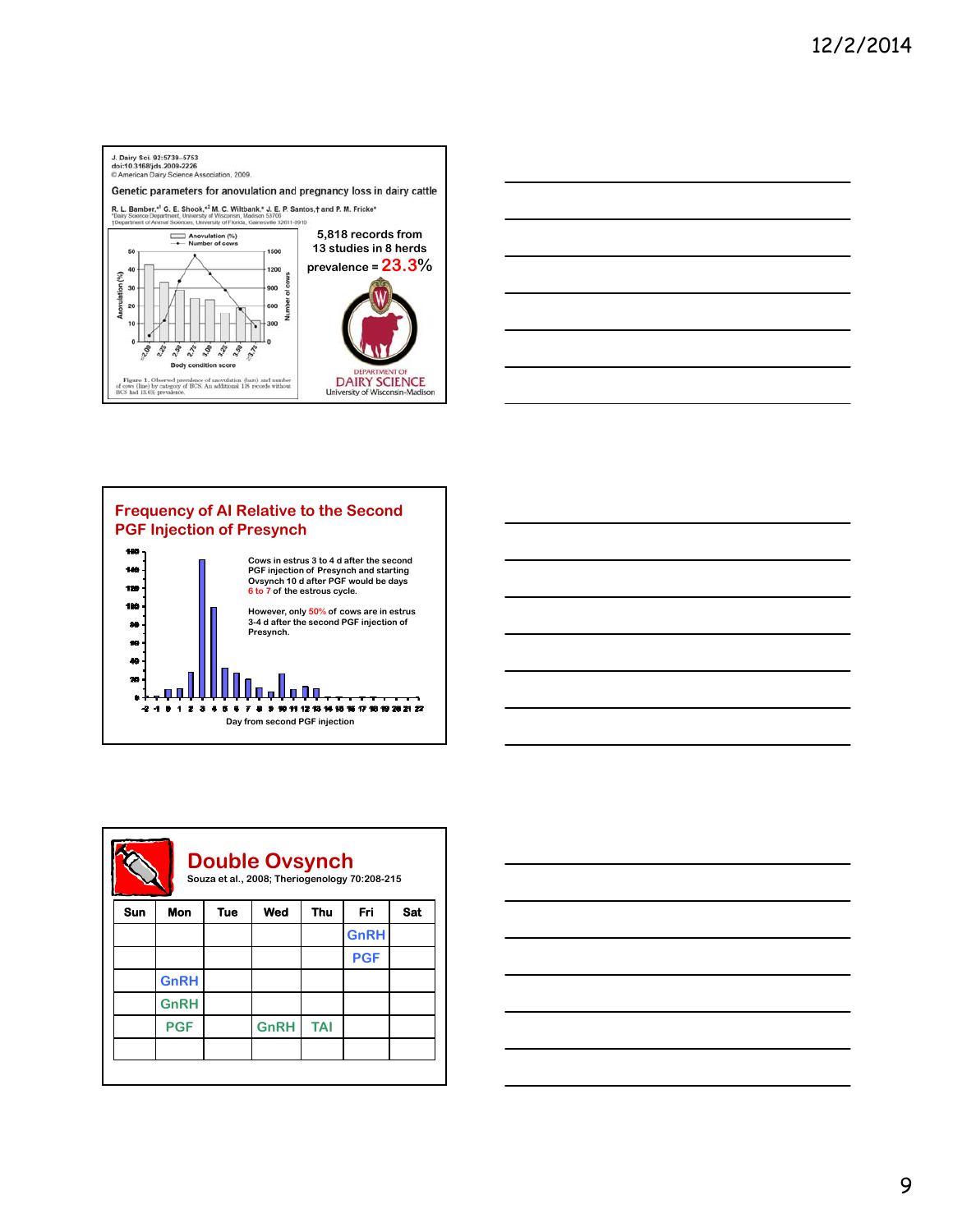







| <b>Breeding Method</b> | n     | P/AI (%) |
|------------------------|-------|----------|
| Estrus                 | 407   | 37.3     |
| Presynch-Ovsynch       | 1,399 | 42.O     |
| Double-Ovsynch         | 797   | 49.4     |

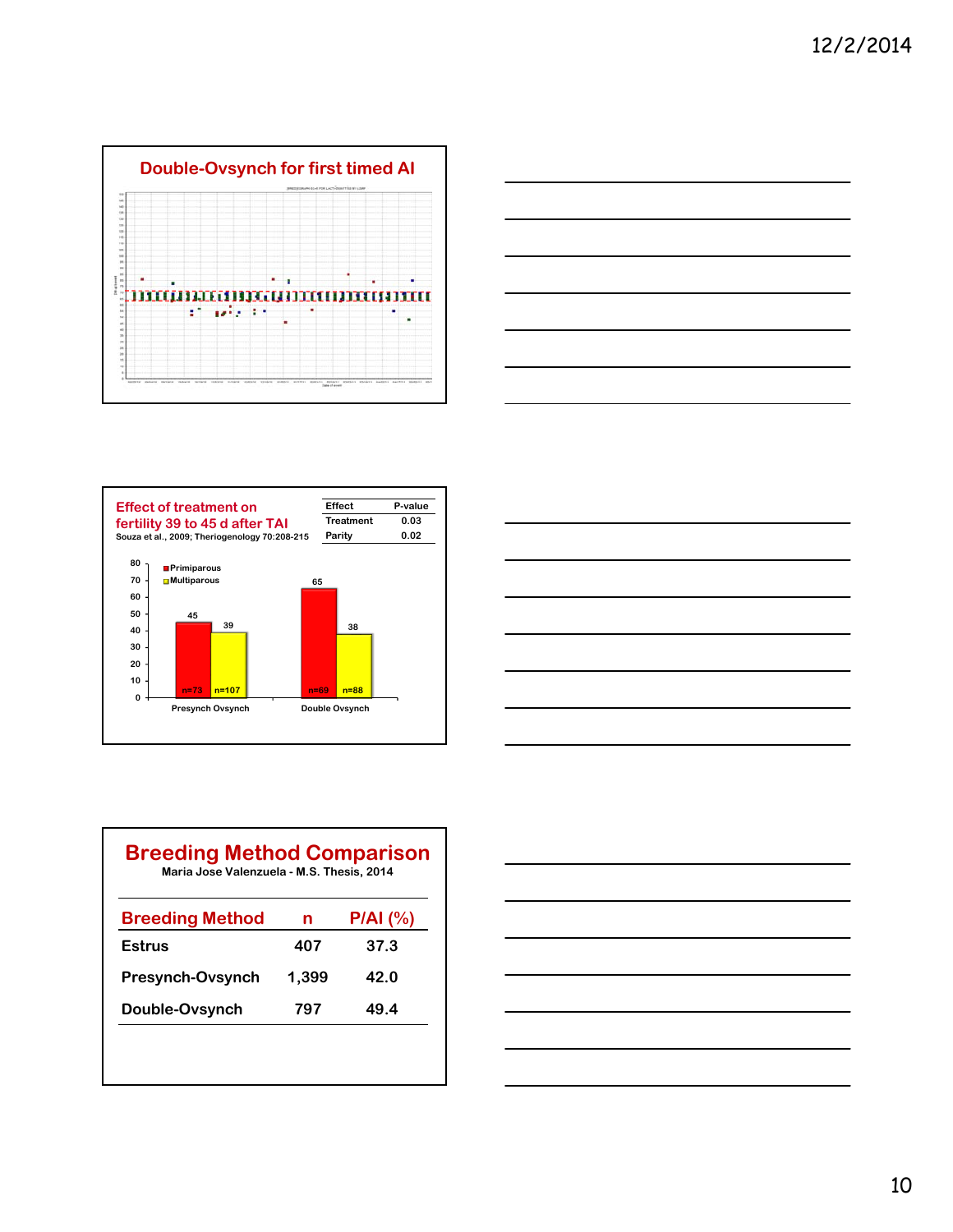









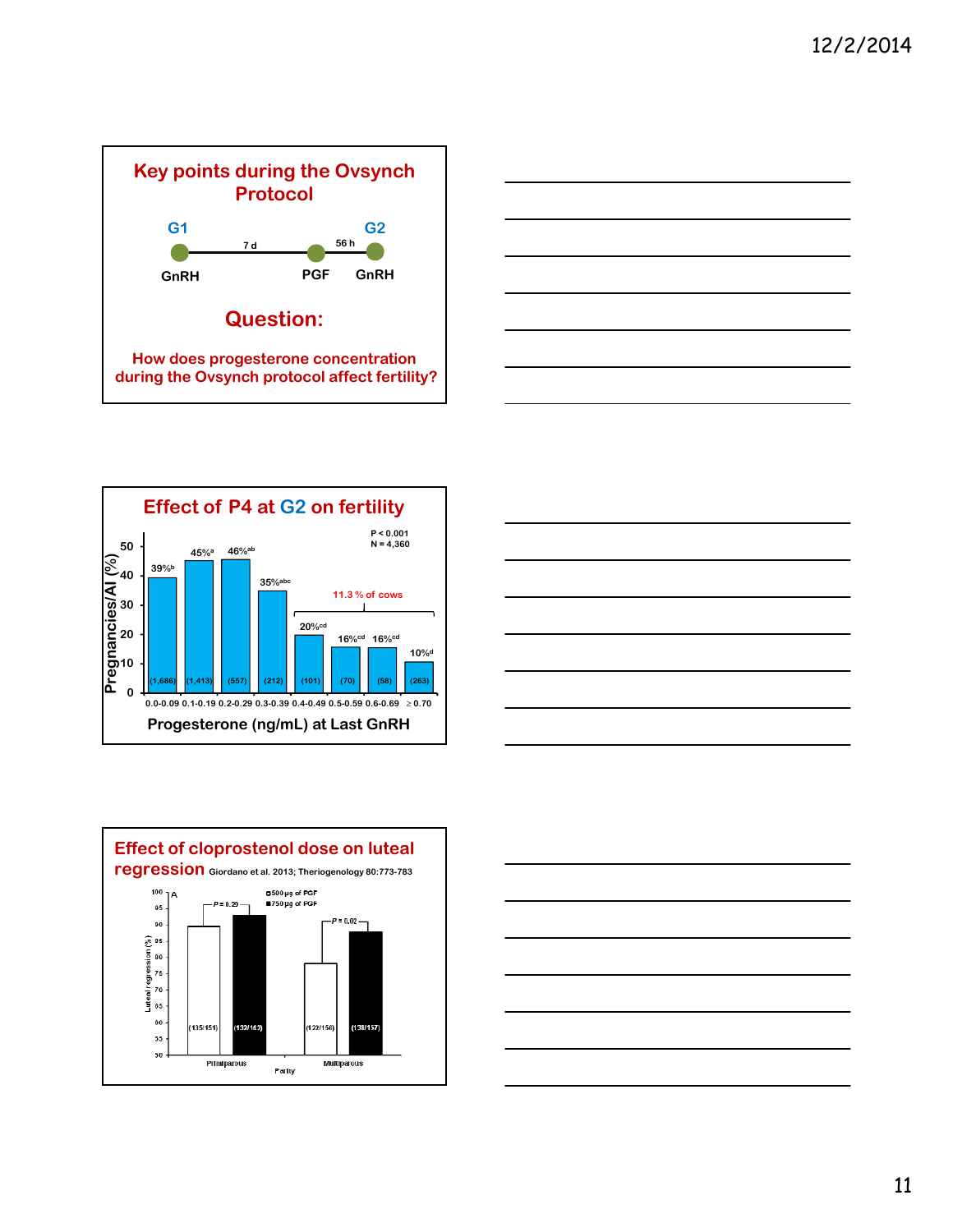| during Double Ovsynch<br>Brusveen et al., 2009; J. Dairy Sci. 92:1412-1422 |             |     |                  |            |             |            |  |
|----------------------------------------------------------------------------|-------------|-----|------------------|------------|-------------|------------|--|
| <b>Sun</b>                                                                 | Mon         | Tue | Wed              | Thu        | Fri         | <b>Sat</b> |  |
|                                                                            |             |     |                  |            | <b>GnRH</b> |            |  |
|                                                                            |             |     |                  |            | <b>PGF</b>  |            |  |
|                                                                            | <b>GnRH</b> |     |                  |            |             |            |  |
|                                                                            | <b>GnRH</b> |     |                  |            |             |            |  |
|                                                                            | <b>PGF</b>  |     | <b>±PGF GnRH</b> | <b>TAI</b> |             |            |  |



## **Effect of second PGF treatment Brusveen et al., 2009; J. Dairy Sci. 92:1412-1422**

| <b>Treatment</b> | <b>First P/AI</b><br>(%) | Low P4<br>$(\%)$ |
|------------------|--------------------------|------------------|
| $1 \times PGF$   | 47<br>(109/232)          | 86<br>(179/208)  |
| $2 \times PGF$   | 53<br>(116/221)          | 98<br>(195/200)  |
| P-value          | 0.24                     | 0.001            |



## **4 Keys to a 30% Pregnancy Rate**

**Key 3:**

**Identify nonpregnant cows and aggressively reinseminate them**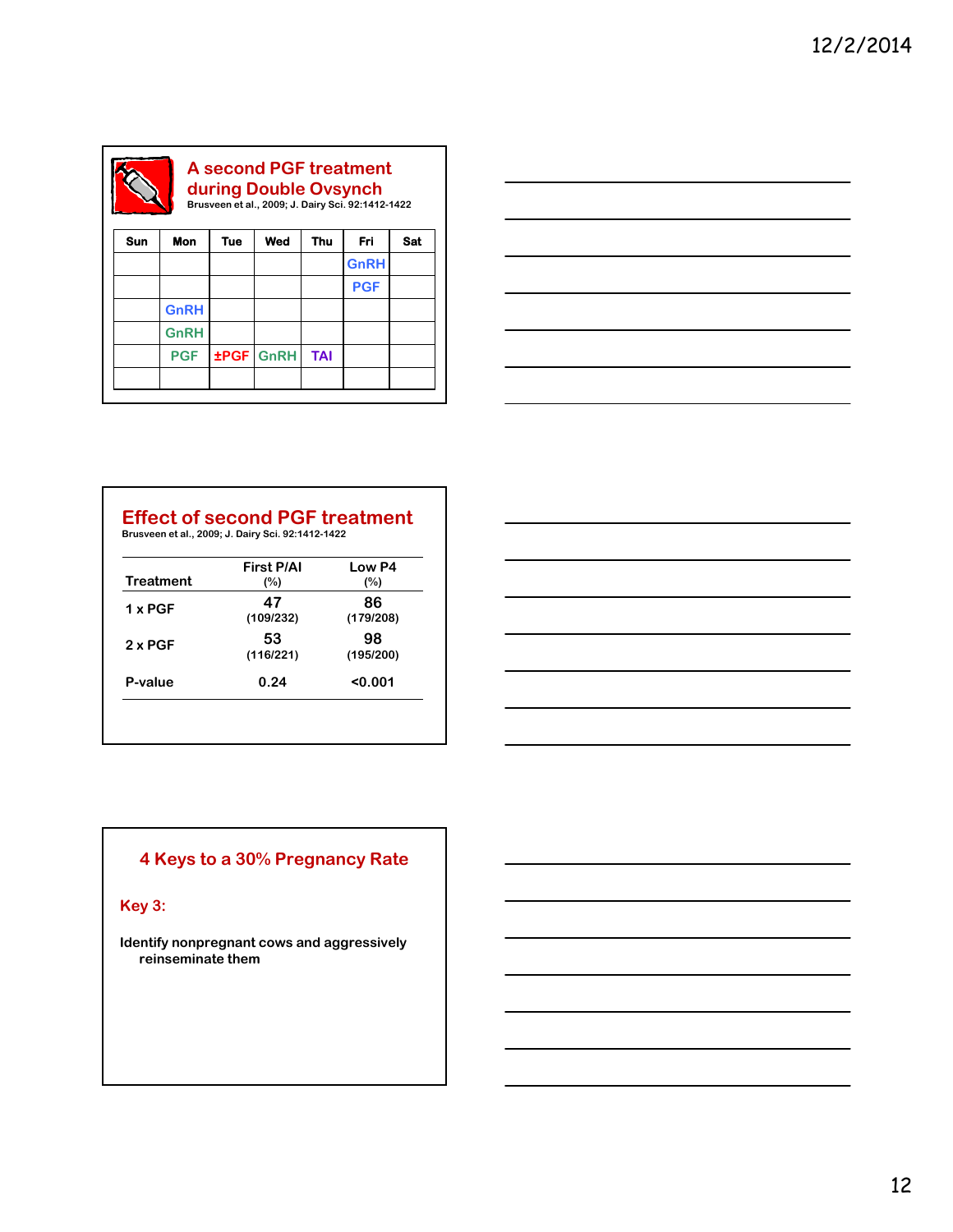



J. Dairy Sci. 86:3941-3950<br>© American Dairy Science Association, 2003.

Fertility of Dairy Cows after Resynchronization of Ovulation at Three Intervals Following First Timed Insemination

P. M. Fricke,\* D. Z. Caraviello,\* K. A. Weigel,\* and M. L. Welle†<br>"Department of Dairy Science, University of Wisconsin, Madison 53706<br>†Miltrim Farms, Inc., Athens, Wisconsin 54411

**Miltrim Dairy, Athens, WI**









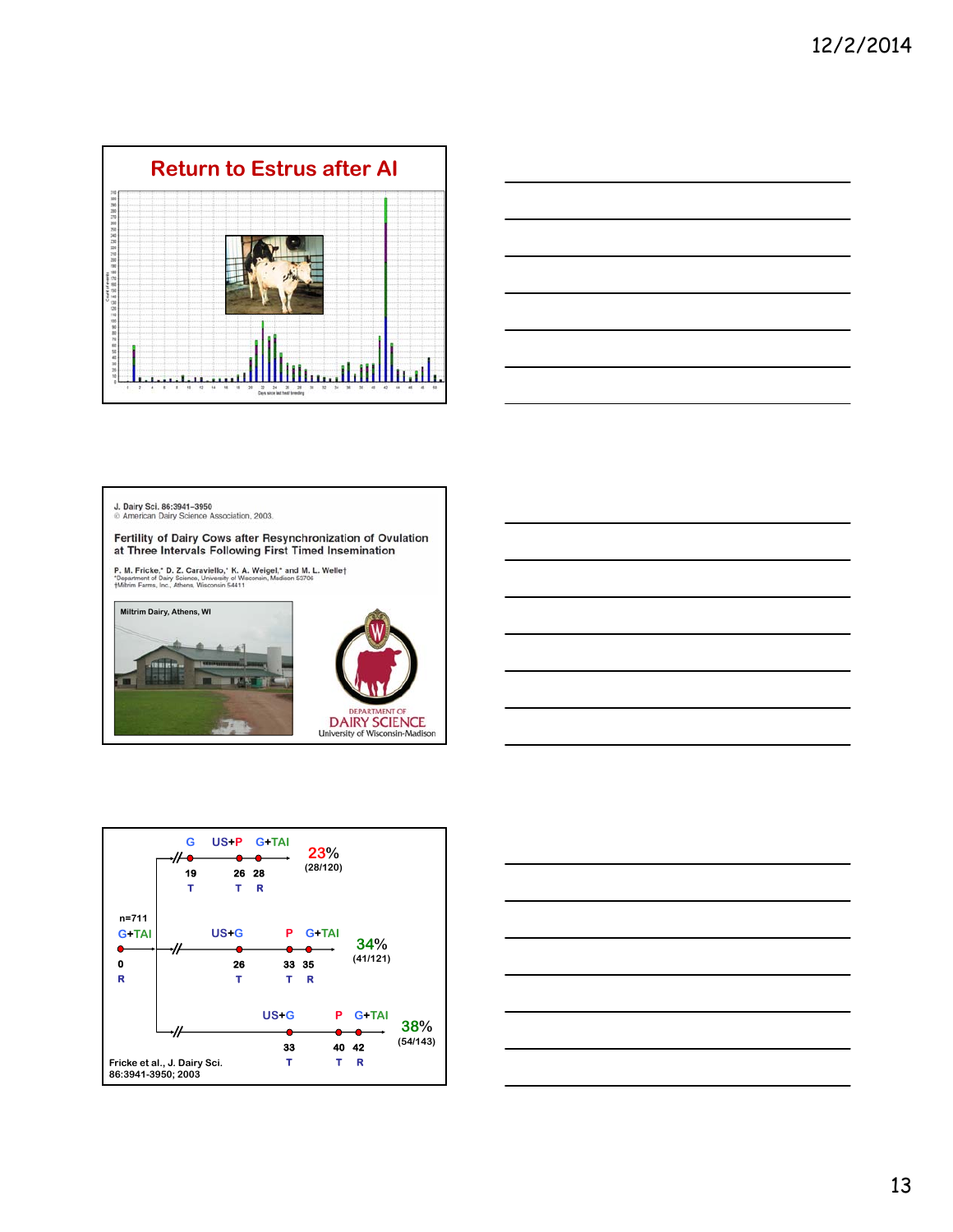



|               |    | <b>Fertility to TAI by AI Number</b>      |       |     |                |                |
|---------------|----|-------------------------------------------|-------|-----|----------------|----------------|
|               |    | Bred # %Conc #Preg #Open Other Abort %Tot |       |     |                |                |
|               |    |                                           | ===== |     |                |                |
| 1             | 47 | 211                                       | 237   | 181 | 19             | 36             |
| 2             | 30 | 81                                        | 187   | 84  | 9              | 20             |
| 3             | 27 | 58                                        | 159   | 62  | 9              | 16             |
| 4             | 30 | 44                                        | 104   | 59  | $\mathbf{z}$   | 12             |
| 5             | 28 | 25                                        | 63    | 42  | $\overline{2}$ | 7              |
| 6             | 32 | 12                                        | 25    | 18  | 0              | 3              |
| <b>OTHERS</b> | 33 | 8                                         | 16    | 9   | 0              | $\overline{2}$ |
| <b>TOTALS</b> | 35 | 445                                       | 821   | 474 | 42             | 100            |



## **4 Keys to a 30% Pregnancy Rate**

**Key 4:**

**Increase fertility to 2nd and greater AI**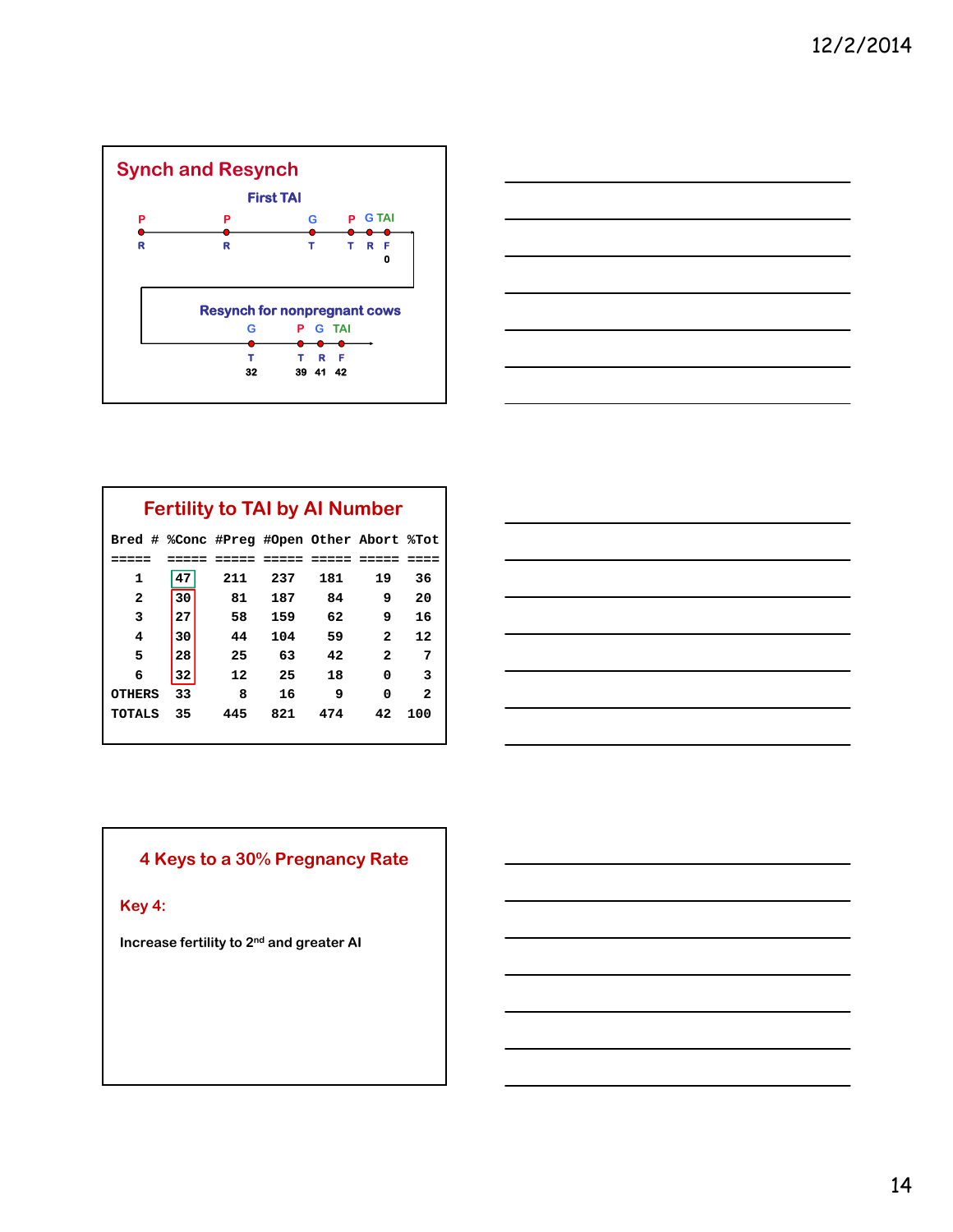**Modifications to Ovsynch improve fertility during resynchronization: Evaluation of presynchronization with GnRH 6 d before Ovsynch and addition of a second PGF treatment**

**P.D. Carvalho, M.J. Fuenzalida, A. Ricci, M. Luchterhand, J. Mulcahy, R.V. Barletta, G.M. Baez, V.G. Santos, M.C. Amundson, J.N. Guenther, A.H. Souza, M.C. Wiltbank, and P.M. Fricke**





|            |             | Resynch for 2 <sup>nd</sup> and greater TAI<br>Carvalho et al., 2014; J. Dairy Sci. 97(Suppl. 1):261 |             |            |     |            |
|------------|-------------|------------------------------------------------------------------------------------------------------|-------------|------------|-----|------------|
| <b>Sun</b> | Mon         | Tue                                                                                                  | Wed         | Thu        | Fri | <b>Sat</b> |
|            |             |                                                                                                      |             | <b>TAI</b> |     |            |
|            |             |                                                                                                      |             |            |     |            |
|            |             |                                                                                                      |             |            |     |            |
|            |             |                                                                                                      |             |            |     |            |
|            |             | <b>±GnRH</b>                                                                                         |             |            |     |            |
|            | <b>GnRH</b> |                                                                                                      |             |            |     |            |
|            | <b>PGF</b>  | <b>±PGF</b>                                                                                          | <b>GnRH</b> | <b>TAI</b> |     |            |

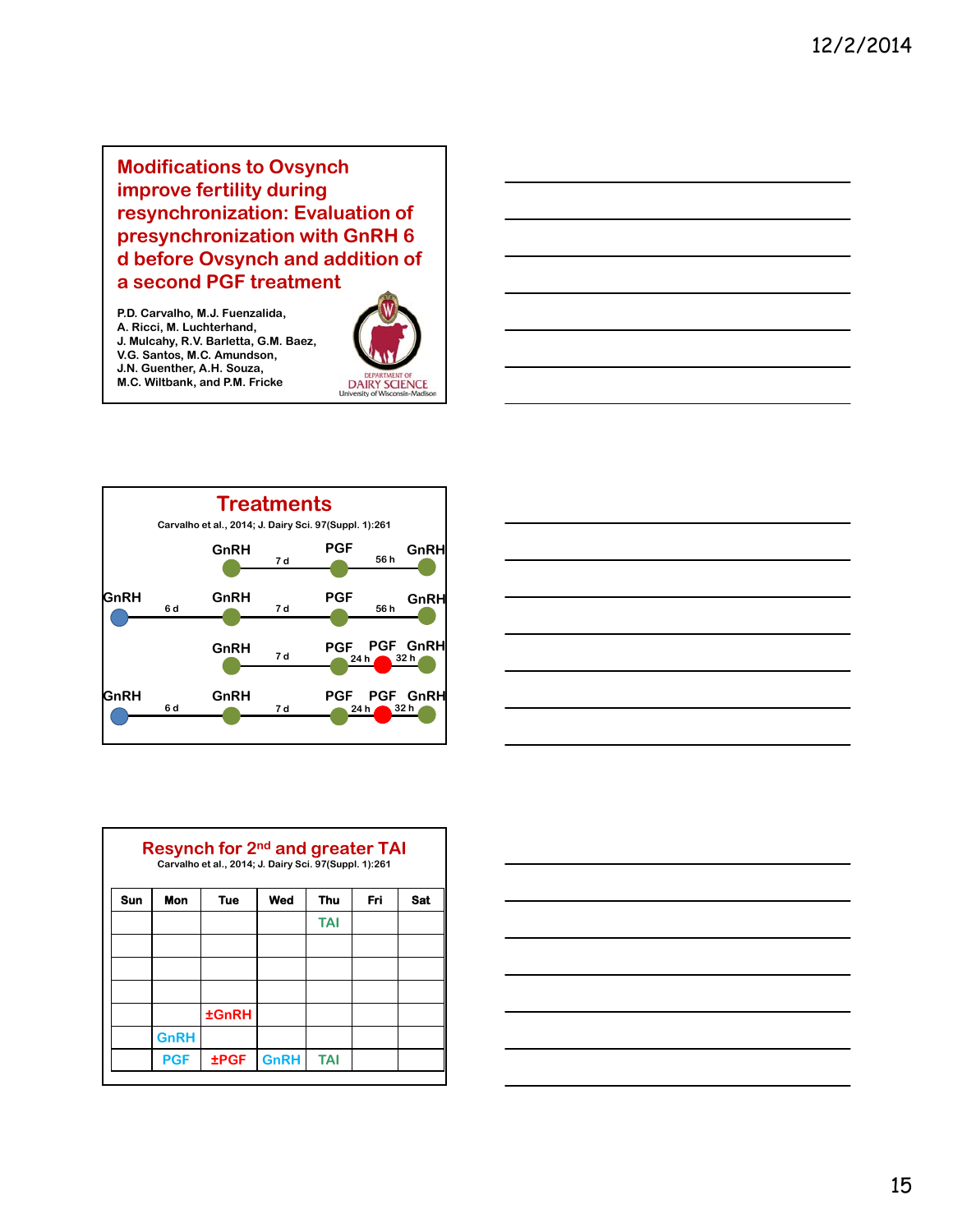









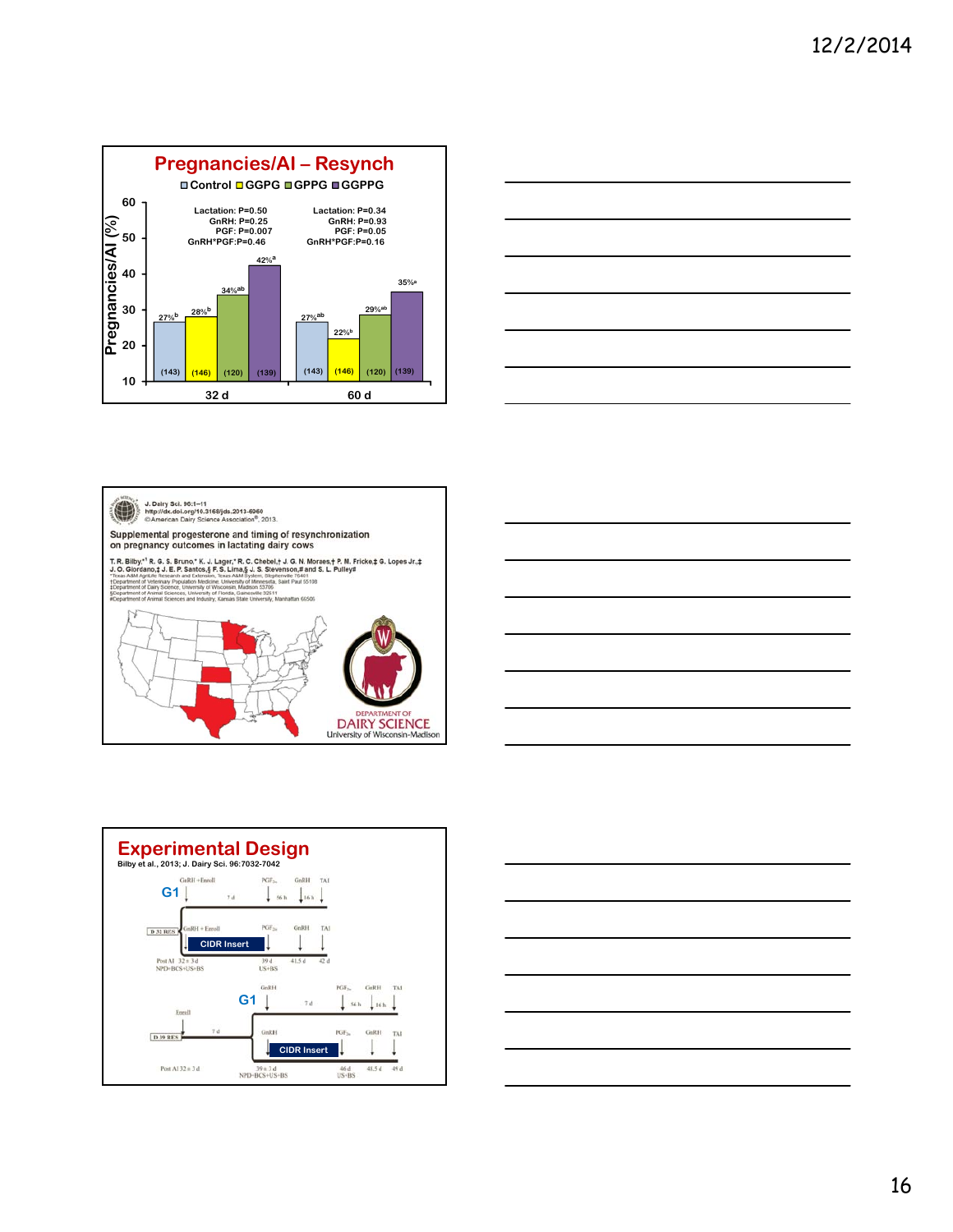



### **4 Keys to a 30% Pregnancy Rate**

- **1. Aggressively inseminate cows at the end of the voluntary waiting period**
- **2. Increase fertility to first AI**
- **3. Identify nonpregnant cows and aggressively reinseminate them**
- **4. Increase fertility to 2nd and greater AI**

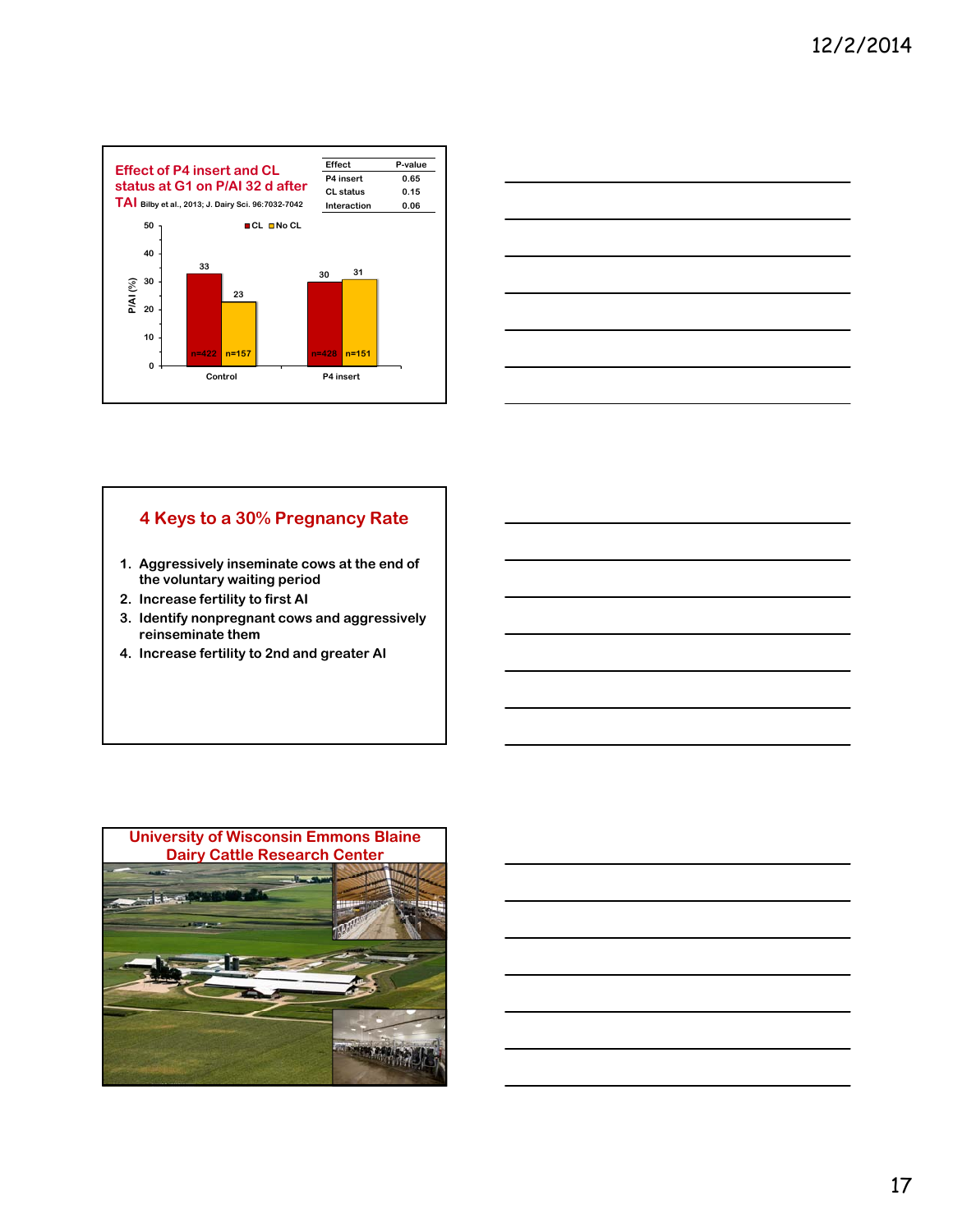| <b>Double Ovsynch for</b><br><b>First TAI</b> |             |            |             |            |             |     |  |  |
|-----------------------------------------------|-------------|------------|-------------|------------|-------------|-----|--|--|
| Sun                                           | Mon         | <b>Tue</b> | Wed         | Thu        | Fri         | Sat |  |  |
|                                               |             |            |             |            | <b>GnRH</b> |     |  |  |
|                                               |             |            |             |            | <b>PGF</b>  |     |  |  |
|                                               | <b>GnRH</b> |            |             |            |             |     |  |  |
|                                               | <b>GnRH</b> |            |             |            |             |     |  |  |
|                                               | <b>PGF</b>  | <b>PGF</b> | <b>GnRH</b> | <b>TAI</b> |             |     |  |  |
|                                               |             |            |             |            |             |     |  |  |
|                                               |             |            |             |            |             |     |  |  |







|                               |                          |                | By LACT Pct Count AVME305 By LACT Pct Count Av MILK |                |                     |        |
|-------------------------------|--------------------------|----------------|-----------------------------------------------------|----------------|---------------------|--------|
|                               |                          |                |                                                     |                |                     |        |
|                               |                          | 1 28 153 28187 |                                                     | 1 28           |                     | 153 74 |
|                               |                          | 2 35 190 32997 |                                                     |                | 2 35 190 102        |        |
|                               |                          | 3 19 103 32651 |                                                     | 3 19           | 103                 | 106    |
| 4                             |                          | 11 58 30715    |                                                     | $\overline{4}$ | 11 58               | 104    |
| 5                             | $\overline{\phantom{0}}$ | 30 29637       |                                                     |                | 5 5 30              | 104    |
| 6                             | $\overline{2}$           | 13 28308       |                                                     |                | 6 2 13 94           |        |
|                               | 7 0                      | 2 34530        |                                                     | 7              | $0\qquad 2$         | 131    |
| 8                             | $\Omega$                 | 1 31330        |                                                     | 8.<br>$\Omega$ |                     | 1 89   |
| ========= ==== ====== ======= |                          |                | =========                                           |                | ---- ------ ------- |        |
|                               |                          |                | Total 100 550 31062 Total 100 550 95                |                |                     |        |